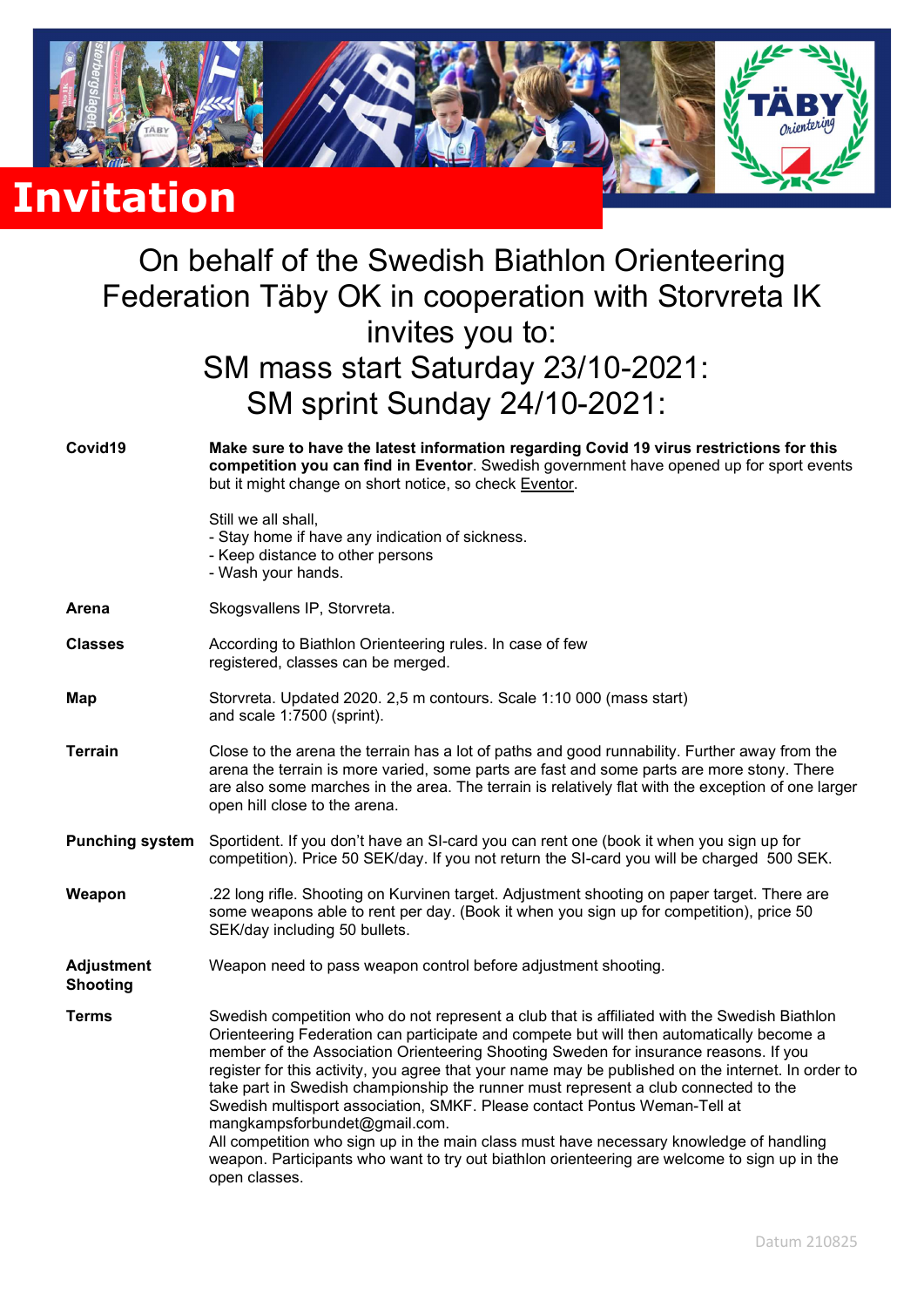

| <b>Entry</b>                   | Sign up to the competition needs to be done before 11 October kl. 23:59.<br>Swedish competitors sign up in Eventor.<br>Other participants sign up by send in e-mail to oskytte@tabyok.se with below information,<br>1- Name $/$<br>$2 -$<br>Age /<br>3- Competition type /<br>4- Class to compete in /<br>5- If like to participate in Banquet /<br>6- If wish to rent /<br>7- If wish to rent weapons /<br>Late entry: It is possible to sign up to competition with additional cost of 50% until 17 October<br>kl. 23:59. |  |
|--------------------------------|-----------------------------------------------------------------------------------------------------------------------------------------------------------------------------------------------------------------------------------------------------------------------------------------------------------------------------------------------------------------------------------------------------------------------------------------------------------------------------------------------------------------------------|--|
| <b>Fees</b>                    | Up to class M/W16 + Open 100 SEK, other 200 SEK. Swedish participants will be change via<br>their clubs.<br>Participants from other countries shall pay all parts in advanced latest 11 October 2021.                                                                                                                                                                                                                                                                                                                       |  |
|                                | SE3050000000053981064267 (yes! 8 zeros)<br><b>IBAN</b><br>Bic.<br><b>ESSESESS</b><br>Acount holder:<br>Täby OK                                                                                                                                                                                                                                                                                                                                                                                                              |  |
| <b>SM-status</b>               | SM (Swedish championship) is open for all participants according to regulation and terms.<br>Only Swedish citizens that are member of a club that are part of Svenska Mångkamps-<br>förbundet, SMKF can become Swedish Champion                                                                                                                                                                                                                                                                                             |  |
| <b>Classes and</b><br>distance | According to regulations. Classes with very few participants may be merged in to other<br>class/classes. Estimated winner time for the classes according to below table, note time for<br>shooting and penalty laps not included                                                                                                                                                                                                                                                                                            |  |

| <b>Class</b>    | <b>Mass start</b> | <b>Sprint</b> | Level            |
|-----------------|-------------------|---------------|------------------|
| <b>M/W 21</b>   | 60-80 min         | 18-20 min     | <b>Difficult</b> |
| M/W 21 Kort     | 30-40 min         |               | <b>Difficult</b> |
| <b>M/W 20</b>   | 50-70 min         | 18-20 min     | <b>Difficult</b> |
| <b>M/W 18</b>   | 40-55 min         | 18-20 min     | <b>Difficult</b> |
| M/W 16          | 30-40 min         | 18-20 min     | <b>Difficult</b> |
| <b>M/W 14</b>   | 25-30 min         | 18-20 min     | Medium           |
| <b>M/W 12</b>   | 25-30 min         | 18-20 min     | Easy             |
| <b>M/W 10</b>   | 25-30 min         | 18-20 min     | Easy             |
| <b>M/W Open</b> | 25-30 min         | 18-20 min     | Easy             |
| M/W 35          | 50-70 min         | 18-20 min     | <b>Difficult</b> |
| <b>M/W 40</b>   | 45-65 min         | 18-20 min     | <b>Difficult</b> |
| <b>M/W 45</b>   | 40-60 min         | 18-20 min     | <b>Difficult</b> |
| <b>M/W 50</b>   | 35-55 min         | 18-20 min     | <b>Difficult</b> |
| M/W 55          | 30-50 min         | 18-20 min     | <b>Difficult</b> |
| <b>M/W 60</b>   | 25-30 min         | 18-20 min     | <b>Difficult</b> |
| M/W 65          | 25-30 min         | 18-20 min     | <b>Difficult</b> |
| <b>M/W 70</b>   | 25-30 min         | 18-20 min     | <b>Difficult</b> |
| <b>M/W 75</b>   | 25-30 min         | 18-20 min     | <b>Difficult</b> |